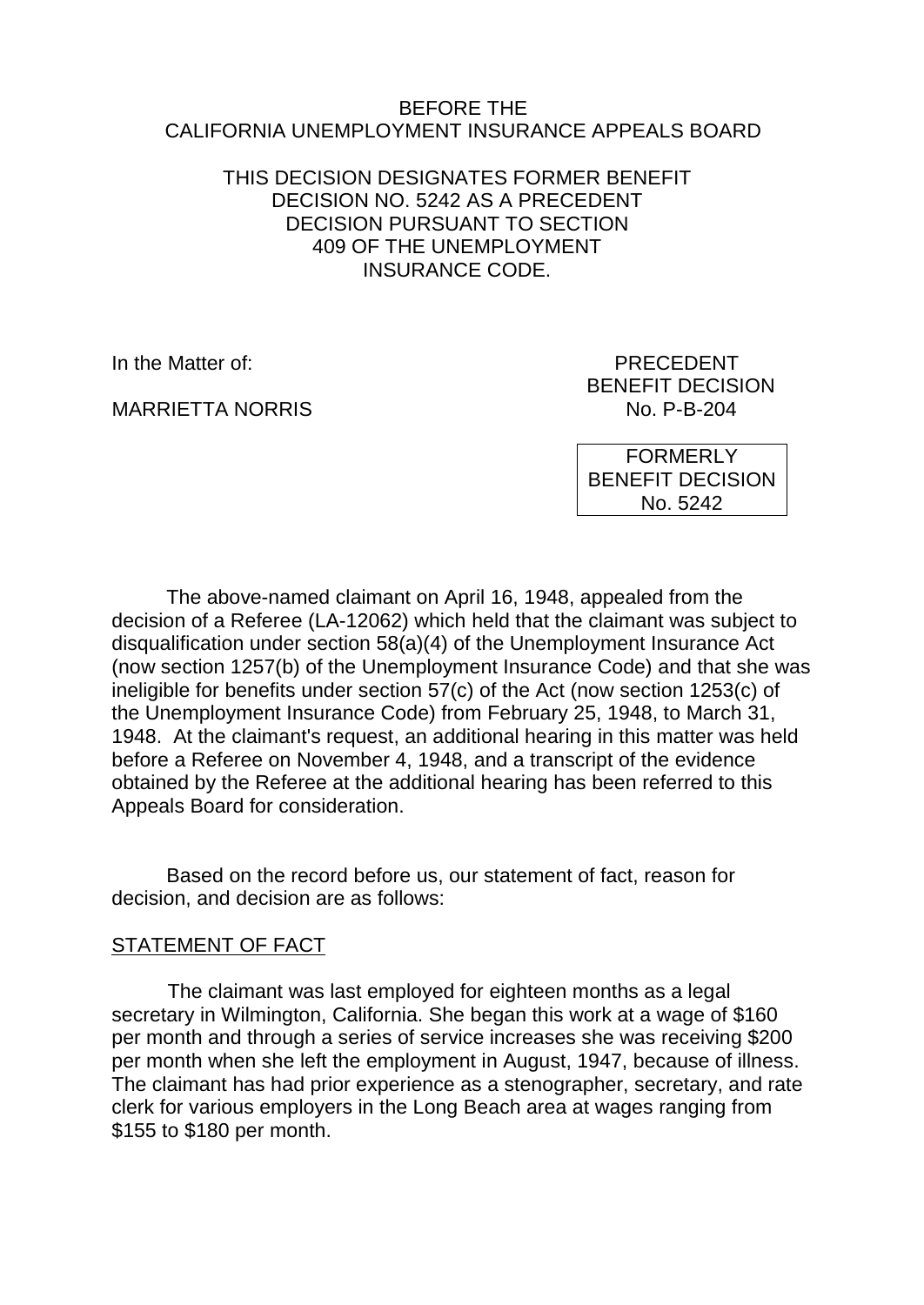On August 9, 1947, the claimant filed a claim for disability insurance and received benefits thereunder for a period of time. On December 29, 1947, she filed a claim for unemployment insurance and registered for work in the Long Beach office of the Department of Employment. On March 10, 1948, the Department issued a determination which held (1) that the claimant was disqualified under section 58(a)(4) of the Act on the ground that she had failed without good cause to apply for suitable employment on February 27, 1948, and (2) that she was not available for work within the meaning of section 57(c) of the Act. The claimant appealed and a Referee affirmed the determination.

On February 27, 1948, the claimant was offered a referral to employment as a stenographer for an insurance company in Long Beach. The hours were to be from 8:00 a.m. to 5:00 p.m., five days per week and half days on Saturdays. The prospective employment paid a starting wage of \$140 per month. The claimant refused the referral on the ground that the offered wage was insufficient. The claimant restricted acceptable employment to a wage of \$175 per month for a five-day week although she is willing to accept a lesser wage for fewer hours per week.

The prevailing wage scale in the Long Beach area for stenographers with one and one-half years experience ranges from \$150 to \$225 per month, and for experienced legal stenographers \$190 to \$240 per month. Civil Service employees of the city of Long Beach classified as clerk-typists start at a wage of \$175 per month and stenographers at \$180 per month. The claimant's typing speed is approximately sixty words per minute and shorthand speed approximately ninety-five words per minute.

## REASON FOR DECISION

Section 13(b) of the Unemployment Insurance Act (now section 1258 of the Unemployment Insurance Code) provides in part as follows:

"Notwithstanding any other provision of this act, no work or employment shall be deemed suitable and benefits shall not be denied to any otherwise eligible and qualified individual for refusing new work under any of the following conditions:

"(2) If the wages, hours, or other conditions of the work offered are substantially less favorable to the individual than those prevailing for similar work in the locality;"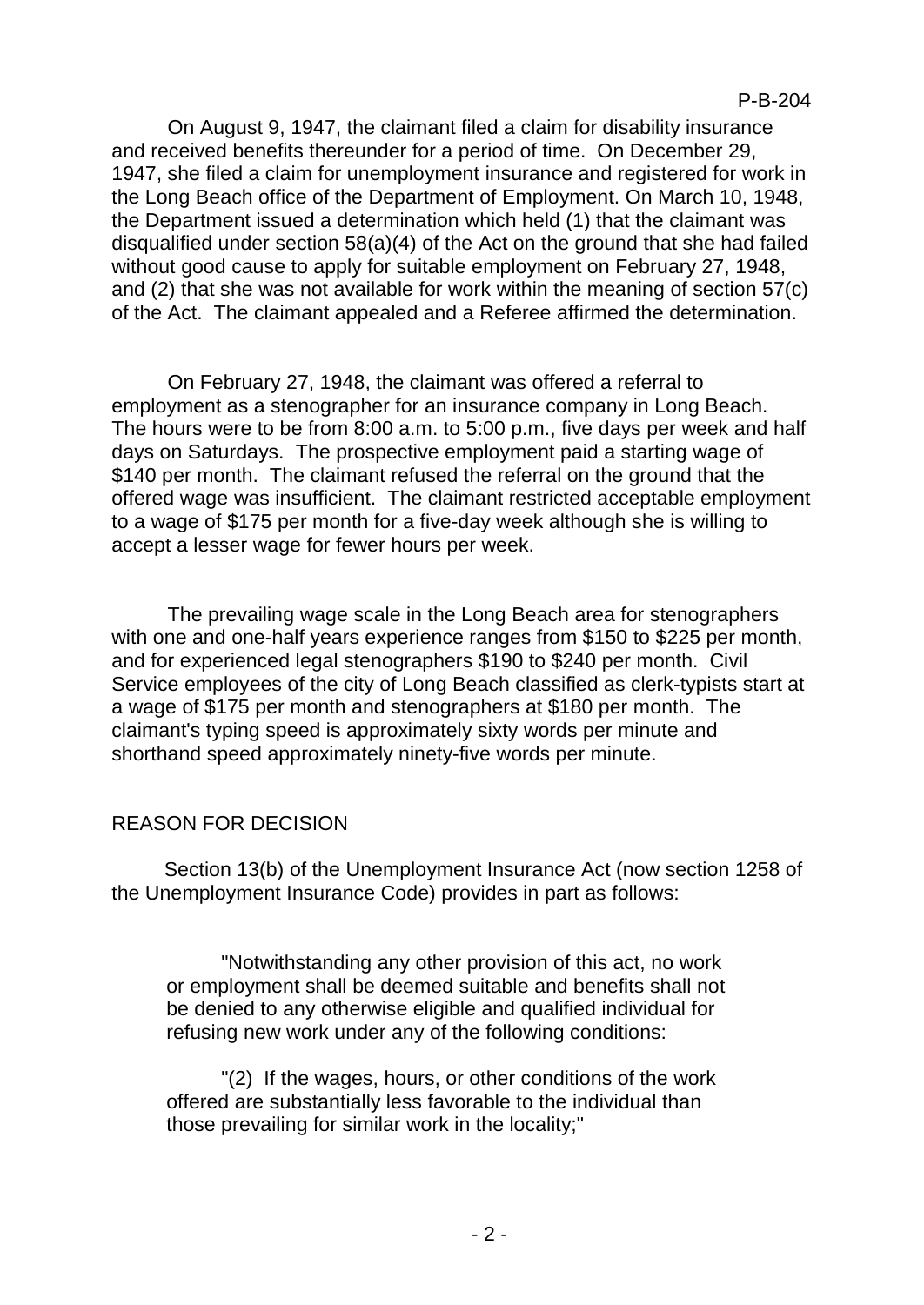In this case the claimant refused a referral to prospective employment as a stenographer in Long Beach because the starting wage of \$140 per month was not within her minimum wage requirements for a forty hour week. It is clear from the evidence before us that such wage was substantially less favorable than the prevailing scale for work within the claimant's qualifications and experience in Long Beach. Since, under the Act, employment offered to a claimant under such circumstances must be deemed unsuitable, it follows that the claimant in this case may not be subjected to disqualification for her failure to apply for employment on February 27, 1948.

It is our further opinion that the claimant's restriction on acceptable employment to a wage of \$175 per month was not unreasonable in view of her qualifications and prior experience, and that such wage was not in excess of the prevailing rates paid by employers in the Long Beach area. As far as the record discloses, the claimant has imposed no other unreasonable restrictions or limitations on acceptable work and therefore must be considered available for work and eligible for benefits under section 57(c) (now section 1253(c) of the unemployment Insurance Code) for the period involved in this appeal.

## **DECISION**

The decision of the Referee is reversed. Benefits are allowed provided the claimant is otherwise eligible for the period February 23, 1948, to March 31, 1948.

Sacramento, California, December 17, 1948.

## CALIFORNIA UNEMPLOYMENT INSURANCE APPEALS BOARD

MICHAEL B. KUNZ, Chairman

GLENN V. WALLS

PETER E. MITCHELL